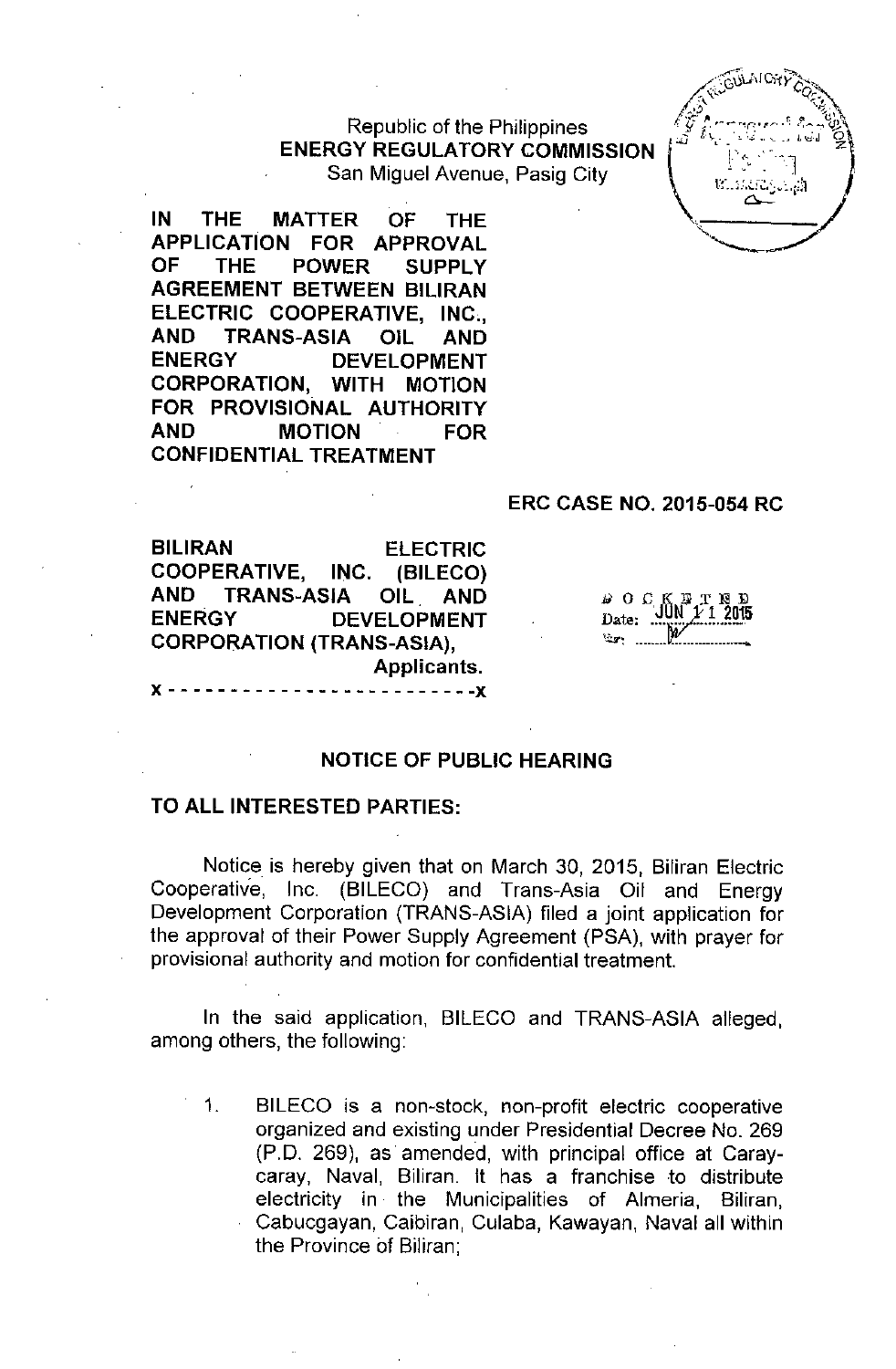- 2. TRANS-ASIA is a corporation duly organized and existing under the laws of the Republic of the Philippines, with principal address at Level **11,** PHINMA Plaza, 39 Plaza Drive, Rockwell Center, Makati City;
- 3. Pursuant to Rule 20 (B) of the Commission's Rules of Practice and Procedure, the instant application is submitted to the Commission for its review and approval of the PSA dated December 20, 2014 executed by and between BILECO and TRANS-ASIA;
- 4. In compliance with Rule 6 of the Commission's Rules of Practice and Procedure, a copy of the Joint Application with all its annexes and accompanying documents were furnished to the legislative bodies of the cities or municipalities where BILECO principally operates. The copies of the corresponding proofs of receipt are attached to the application as Annex "C-1" and series;
- 5. Furthermore, they have caused the publication of the present Joint Application in its entirety, excluding its annexes, in a newspaper of general circulation within BILECO's franchise area. The copies of the newspaper and the corresponding affidavit of publication are attached as Annexes "C-2" and "C-3," respectively;
- 6. TRANS-ASIA was selected as a winning bidder after the Power Sector Assets and Liabilities Management Corporation (PSALM) conducted a bidding for the selection and appointment of Independent Power Producer Administrator (IPPA) for the Strips of Energy of the Unified Leyte Geothermal Power Plant (ULGPP) pursuant to Section 51(c) of Republic Act No. 9136 (R.A. 9136), otherwise known as the *Electric Power Industry Reform Act* of 2001 (EPIRA). TRANS-ASIA was issued a *Notice* of *Award* by PSALM for the right to 40 MW Strips of Energy from the ULGPP. A copy of the *Notice* of *Award* is attached to the application as Annex "0";
- 7. Power Supply. At present, BILECO sources its electricity requirements from different power suppliers. However, due to increasing energy demand and volatility of Wholesale Electricity Spot Market (WESM) prices,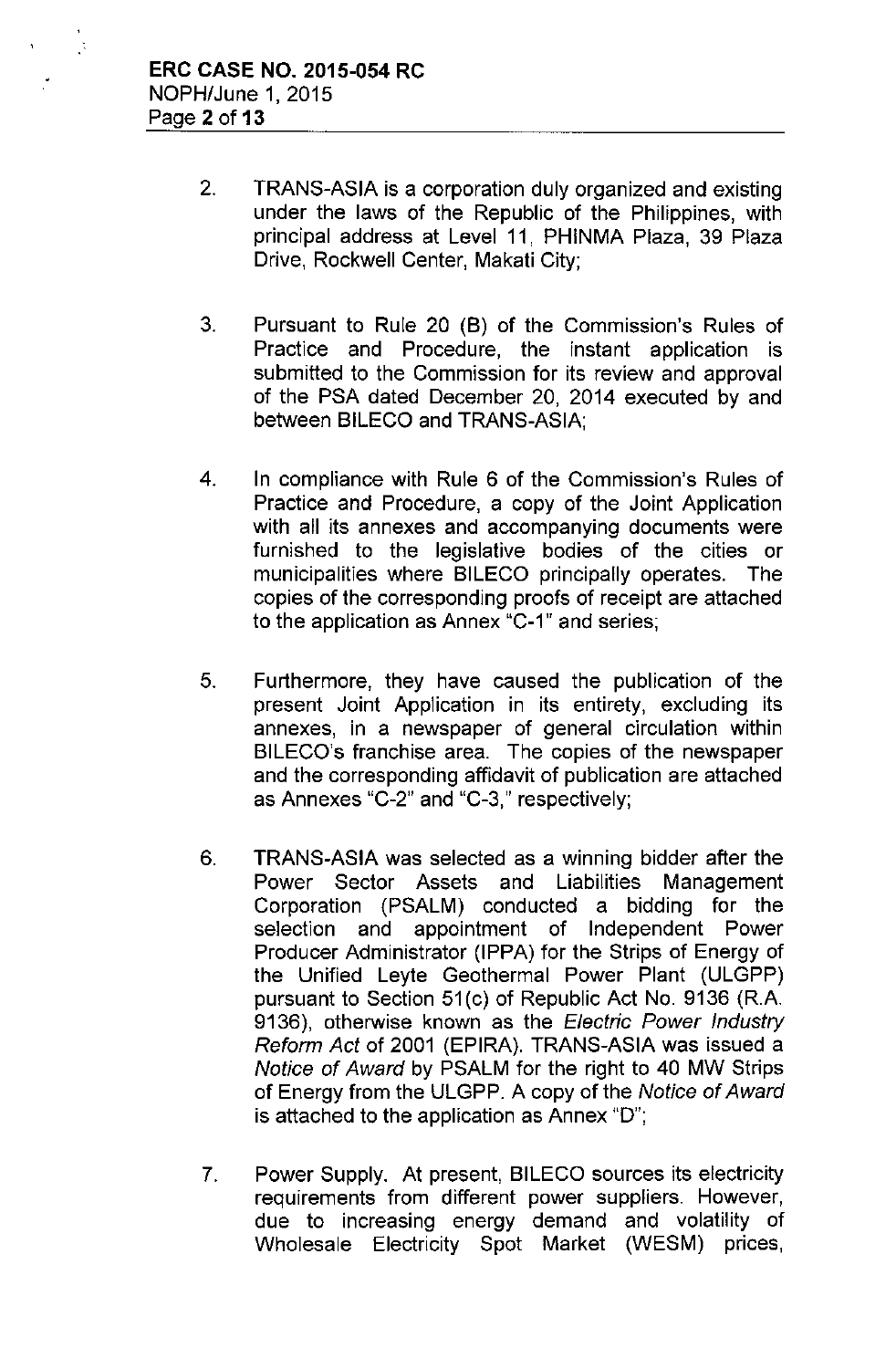$\frac{1}{2}$ 

BILECO deemed it necessary to look for additional capacity to address its electricity requirements, aggregate with other Region 8 ECs to ensure bargaining power in negotiating with potential power suppliers;

- 8. Regretfully, sometime on November 2013, Typhoon Yolanda severely hit the region which resulted to loss of lives, total shutdown of basic services, commercial establishments, tourism, agriculture, infrastructure, telecommunication, transportation, financial services, and hospitals, among others. Rehabilitation efforts and restoration of reliable electric services is essential for the economic recovery of the region;
- 9. Competitive Procurement Process. In view of the power supply and demand situation in the region and due to the damage brought about by Typhoon Yolanda, the eleven (11) electric cooperatives of Region 8 composed of Don Orestes Romualdez Electric Cooperative, Inc., Leyte II Electric Cooperative Inc., Leyte III Electric Cooperative Inc., Leyte *IV* Electric Cooperative Inc., Leyte *V* Electric Cooperative Inc., Southern Leyte Electric Cooperative Inc., Biliran Electric Cooperative, Inc., Samar I Electric Cooperative, Inc., Samar II Electric Cooperative Inc., Eastern Samar Electric Cooperative, Inc., (the "Region 8 ECs") agreed through a Memorandum of Agreement (MOA) to conduct a joint procurement of their short-term aggregated baseload requirement. A Bids and Awards Committee was created to conduct the "R8 Joint Competitive Power Supply Procurement" (R8 JCPSP). A copy of the MOA is attached to the application as Annex **IIE"-** ,
	- 9.1. The Region 8 ECs initially prepared their respective least-cost power supply plans and subsequently their aggregated demand for competitive bidding;
	- 9.2. The competitive tender was published and announced in the franchise areas of the Region 8 ECs. In addition, prospective Bidders (GENCOs, IPP Administrators and Wholesale Aggregators) were invited;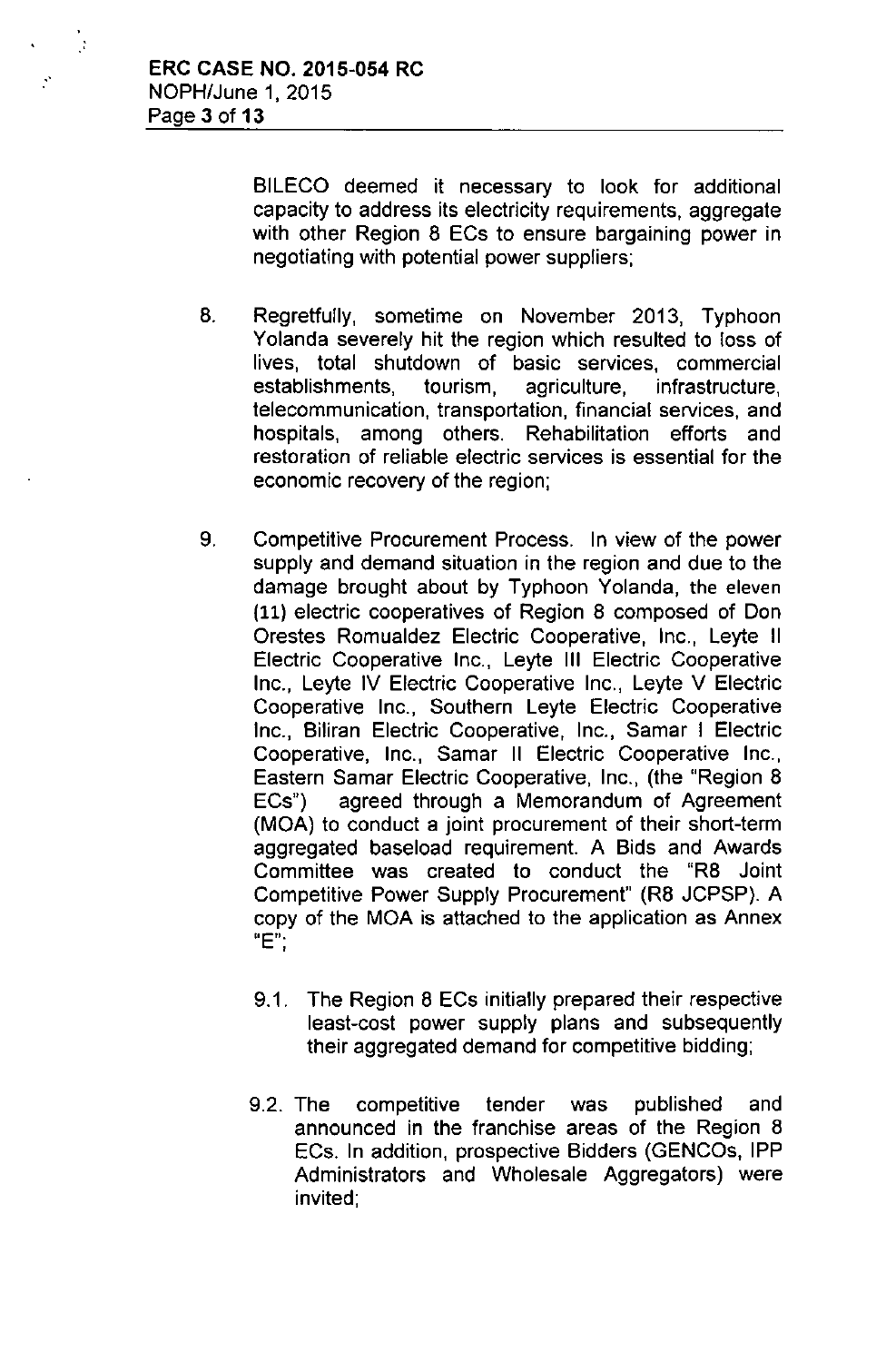$\mathcal{L}$ 

- 9.3. Scope of the Bid. The capacity offered by the winning bidder shall be allocated among the eleven (11) Region 8 ECs in proportion to their declared demand. A bidder may offer to supply capacity that is less than or equal to the aggregated baseload requirement in any or all of the contract years in increments of 1 MW. In the event that some winning bidders offered less than **11** MW, the loads shall be optimally allocated in such a way that the blended price from the R8 JCPSP is almost the same. In the event multiple bidders are declared winners for any contract year, all winning bidders shall enter into individual power supply agreements with each of the **11** ECs;
- 9.4. Bidders who signified their intention to join by buying the Bidding Documents attended Pre-Bid Conferences where they gave their comments and sought clarification on the bidding requirements and process. The BAC issued Bid Bulletins and the Final Instruction to Bidders; **Instruction** to Bidders;
- 9.5. The process followed the 2-envelope system, the legal requirements and proof of financial and technical capability in the first and the commercial offer in the second. Bids were evaluated based on an Evaluation Framework released to the bidders; and
- 9.6. After evaluating the bids of each supplier, on November 14, 2014, the BAC issued a Notice of Award declaring TRANS-ASIA as a winning bidder of 40 MW for Contract Year 2015 with a Lowest Calculated Responsive Bid Effective Price of PhP5.5489/kWh and an Offered Capacity of 20 MW for 2016 with a Lowest Calculated Responsive Bid Effective Price of PhP5.611/kWh;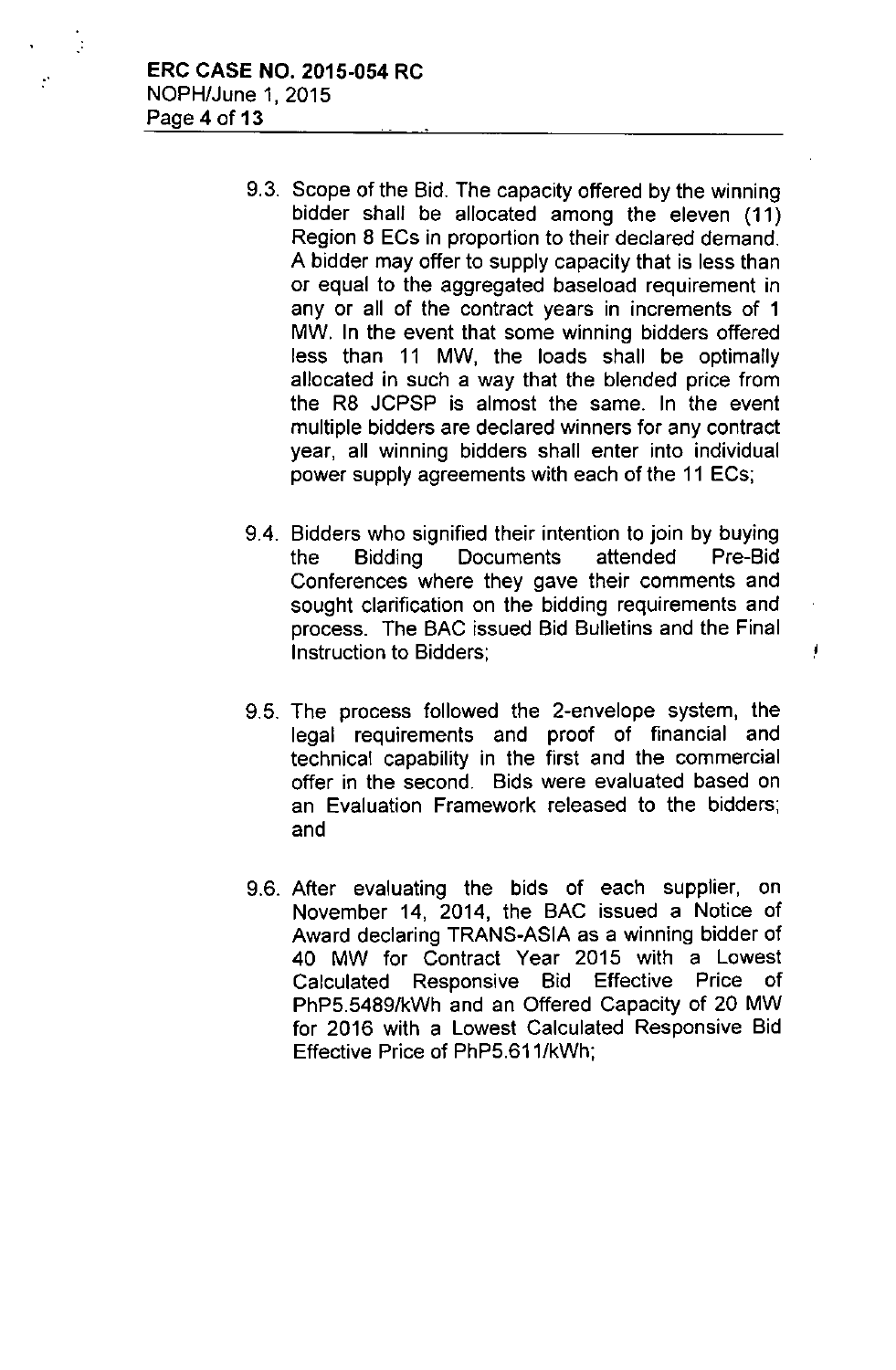"

 $\mathbb{R}^2$ 

## Abstract of the Power Supply Agreement and Related Information

10, The PSA between BILECO and TRANS-ASIA is the result of a joint procurement process for the short-term aggregated baseload power supply for 2015-2018 of Region 8 ECs;

## Salient Features

- 11, The PSA, between BILECO and TRANS-ASIA contains the following salient terms and conditions:
	- *11,1. Term.* The PSA shall have a term of two (2) years beginning December 26, 2014 to December 25, 2016, Commencement of supply of the Contracted Capacity shall be subject to the fulfillment of certain Conditions Precedent as provided in the PSA;

 $\overline{1}$ 

- *11.2. Contracted Capacitv.* The Contracted Capacity for BILECO for contract year 2015 is 1 MW;
- *11.3. Delivery Points.* TRANS-ASIA shall supply the Contracted Capacity at the Market Trading Nodes of the ULGPP or from TRANS-ASIA's other electricity supply sources in case of Replacement Power;
- *11.4. Unuti/ized Capacity and Exchange of Contracted Capacities.* The unutilized capacity, if any, of BILECO may be used by other Region 8 ECs or sold to the WESM;
- *11.5. Replacement Power on Scheduled and/or Unscheduled Outages of ULGPP.* In the event that TRANS-ASIA is unable to deliver, or cause to be delivered, the Contracted Capacity, or a portion thereof, from the ULGPP for reasons not constituting a Force Majeure Event, TRANS-ASIA shall deliver, or cause to be delivered, said Contracted Capacity, or a portion thereof, at the Delivery Point from other generation or supply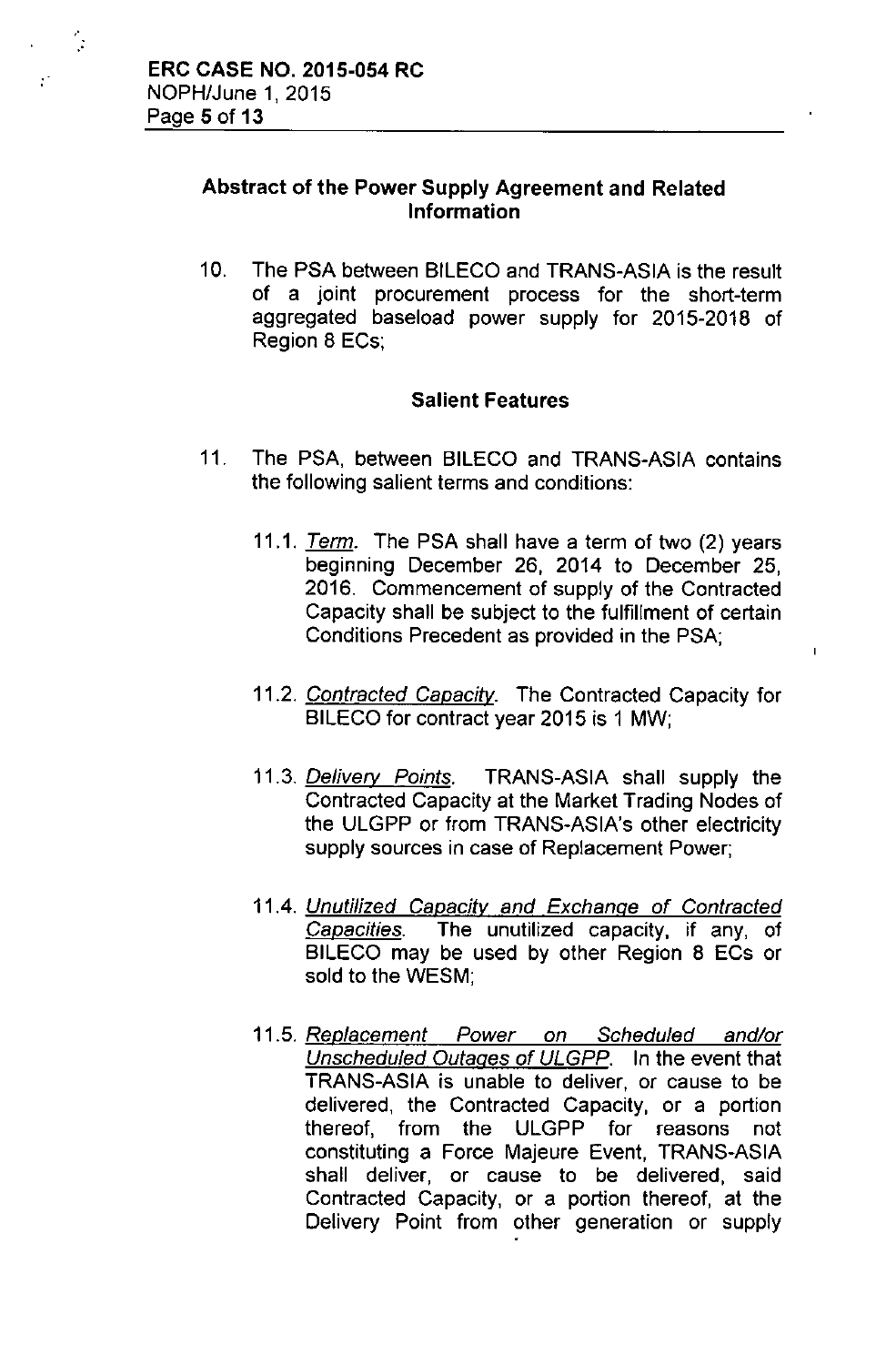| FXn | $\equiv$ $\equiv$ | Philippine Peso vs. US Dollar Reference  |  |  |  |
|-----|-------------------|------------------------------------------|--|--|--|
|     |                   | Rate as published by the Bangko          |  |  |  |
|     |                   | Sentral ng Pilipinas at the last working |  |  |  |
|     |                   | day of the Billing Period                |  |  |  |
|     |                   |                                          |  |  |  |

- FCPln  $=$ US Consumer Price Index, All Items, International Financial Statistics (2010=100) for the calendar month corresponding the Billing Period
- FCPlr = US Consumer Price Index, **All** Items, International Financial Statistics (2010=100) for the month of September 2014

Should the published indices be unavailable for the corresponding billing month, the most recent available published indices shall be used subject to adjustments in subsequent billings as soon as published indices become available.

Should publication of any or all of the required indices be discontinued for a reasonable period of time, the parties shall mutually agree on a new Inflation Factor. Pending the new Inflation Factor, the last prevailing Inflation Factor shall be used until the new Inflation Factor is agreed between the parties and subject to retroactive adjustment.

*11.7. Charges for the account* of *BILECO.* All WESM Charges for the delivery of the Contracted Capacity charged by the WESM trader of ULGPP, and other regulatory charges including all corresponding cost recoveries of ancillary services in the Reserve Market imposed upon the generators, shall be for the account of BILECO. Value Added Tax (VAT) shall be charged and passed on to the BILECO in accordance with applicable law. All other charges, fees, taxes and liabilities which may be imposed on, charged to, or incurred by TRANS-ASIA relative to the delivery of electricity to BILECO shall be for the account of BILECO;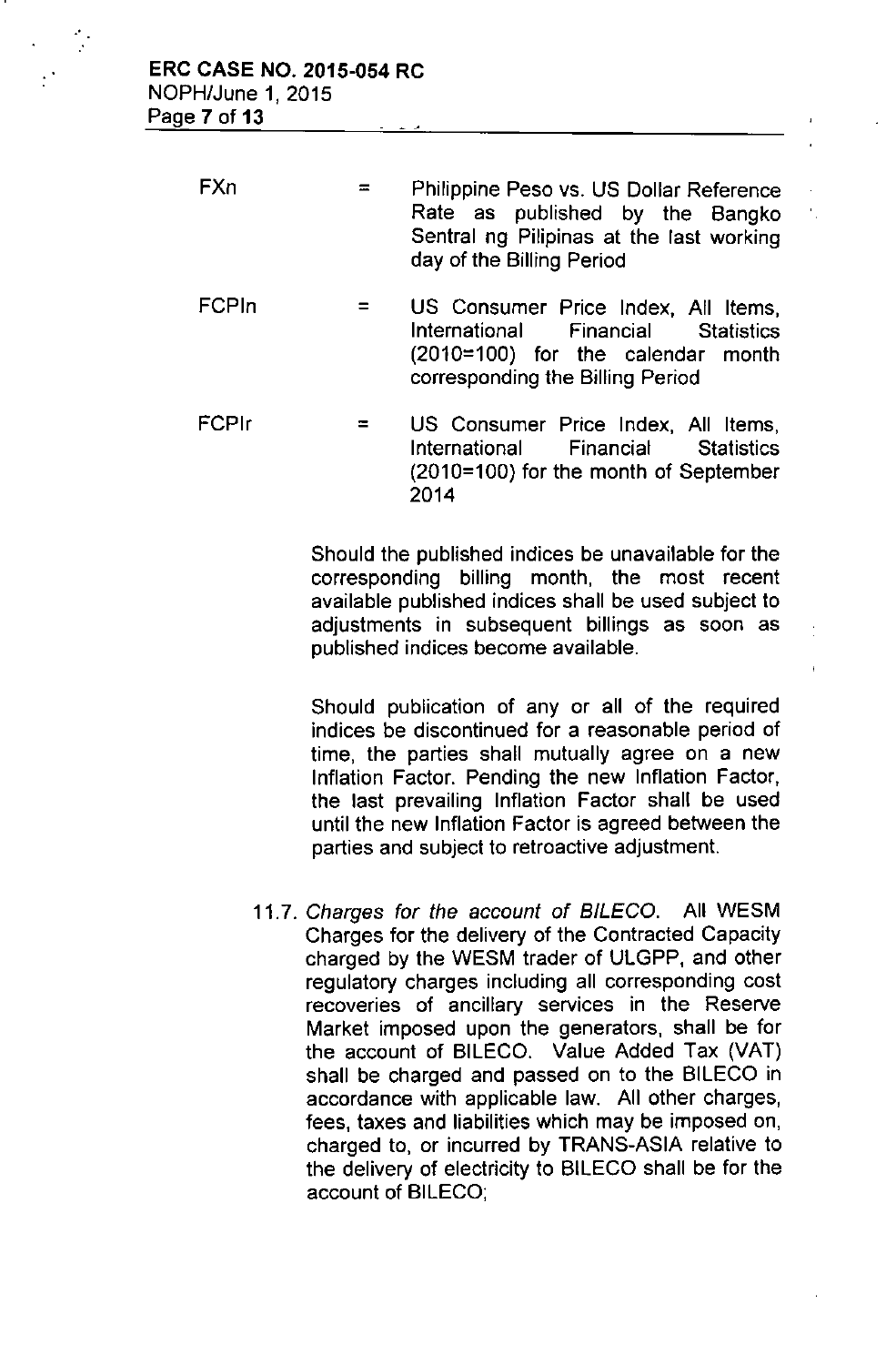$\mathbb{R}^2$ 

 $\mathcal{C}$ 

sources, including the WESM, at the Electricity Fees as provided in PSA;

Ì.

*11.6. Electricity Fees.* The BUYER shall purchase the electricity supplied by the TRANS-ASIA at a monthly Electricity Fee (EF), in PhP, computed as follows:

$$
EF = CC * H_T * [LPC * (0.7003 * \frac{LCPIn}{LCPIr} + 0.2997) + FPC * FXn * (0.4497 * \frac{FCPin}{FCPIr} + 0.5503)]
$$

Where:

| <b>Electricity Fee</b> | $=$      | Electricity Fee, in PhP                                                                                                                                                                                                                                                                                              |  |  |
|------------------------|----------|----------------------------------------------------------------------------------------------------------------------------------------------------------------------------------------------------------------------------------------------------------------------------------------------------------------------|--|--|
| CC                     | $=$      | <b>Contracted Capacity</b>                                                                                                                                                                                                                                                                                           |  |  |
| HT                     | $\equiv$ | Total number of hours in the Billing<br>Period                                                                                                                                                                                                                                                                       |  |  |
| <b>LPC</b>             | $=$      | Price<br>Component;<br>Local Deliver<br>PhP1.7465/kWh                                                                                                                                                                                                                                                                |  |  |
| <b>LCPIn</b>           | $=$      | Philippine Consumer Price Index of the<br>calendar month corresponding<br>the<br>billing period, for All Income Households<br>$-$ All Items (2006=100), as published by<br>Philippine National<br><b>Statistics</b><br>the<br>Coordination Board (or its substitute or<br>replacement agency, as the case may<br>be) |  |  |
| <b>LCPIr</b>           |          | September 2014 Philippine Consumer<br>Price Index for All Income Households -<br>All Items (2006=100), as published by<br>Philippine National Statistics<br>the<br>Coordination Board (or its substitute or<br>replacement agency, as the case may<br>be)                                                            |  |  |
|                        |          |                                                                                                                                                                                                                                                                                                                      |  |  |

FPC = Foreign Price Component; USD 0.0812 per kWh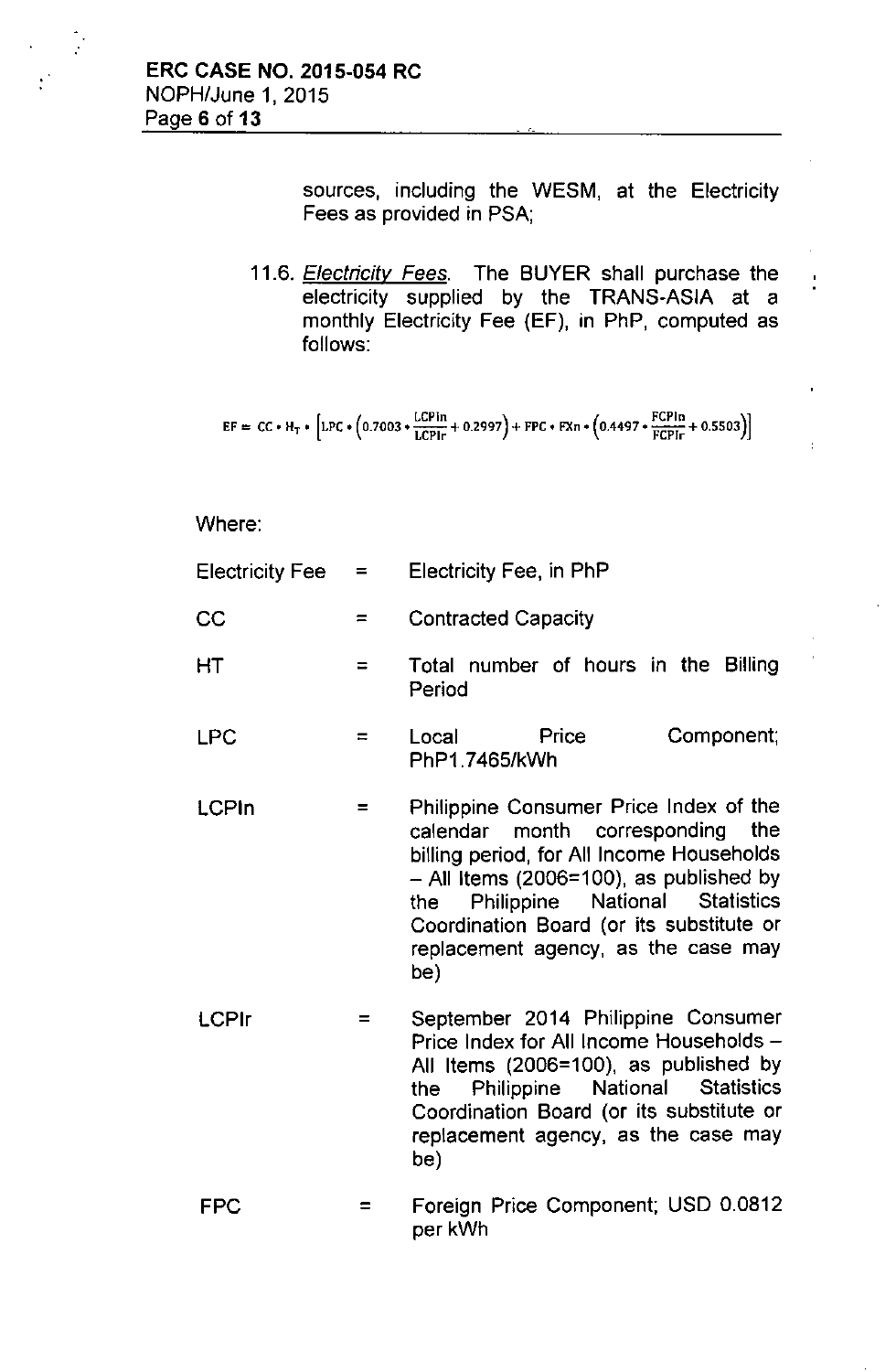$\ddot{\cdot}$ 

# Advantages of TRANS-ASIA's Supply and Rate Impact

- 12. The EPIRA established a new policy, legal structure and regulatory framework for the restructuring of the electric power industry to stimulate and create points of competition. As economic growth is interdependent with power intensive activities, the necessity of a free, open and competitive system in electricity supply in a regime of transparent and reasonable prices of electricity is necessary. Low power rates, sufficient capacity and an environment protective of investors and consumers are the end goals of the EPIRA;
- 13. Competition can be the best form of market regulation, it is premised on electricity suppliers ensuring that they give the best offer, advantage over competitors in terms of pricing, value-added benefits, quality of service ultimately resulting to consumers getting the best price for reliable supply of electricity;
- 14. The process adopted by the Region 8 ECs in choosing its power supplier ensures that BILECO and its member consumers achieve least cost supply of power through joint power supply planning and competitive procurement process;
- 15. The Electricity Fees as provided in the PSA is advantageous to BILECO's consumers given that the Region 8 ECs set simplified parameters to be followed by the bidders during the JCPSP;
	- 15.1. The market-based rate of Trans-Asia is the lowest compared to other generation companies who participated in the R8 JCPSP; and
	- 15.2. The indexation in the Electricity Fee is intended to provide for fair and transparent adjustment in fees to reflect specific and verifiable fluctuations in inflation and foreign exchange for the duration of the PSA;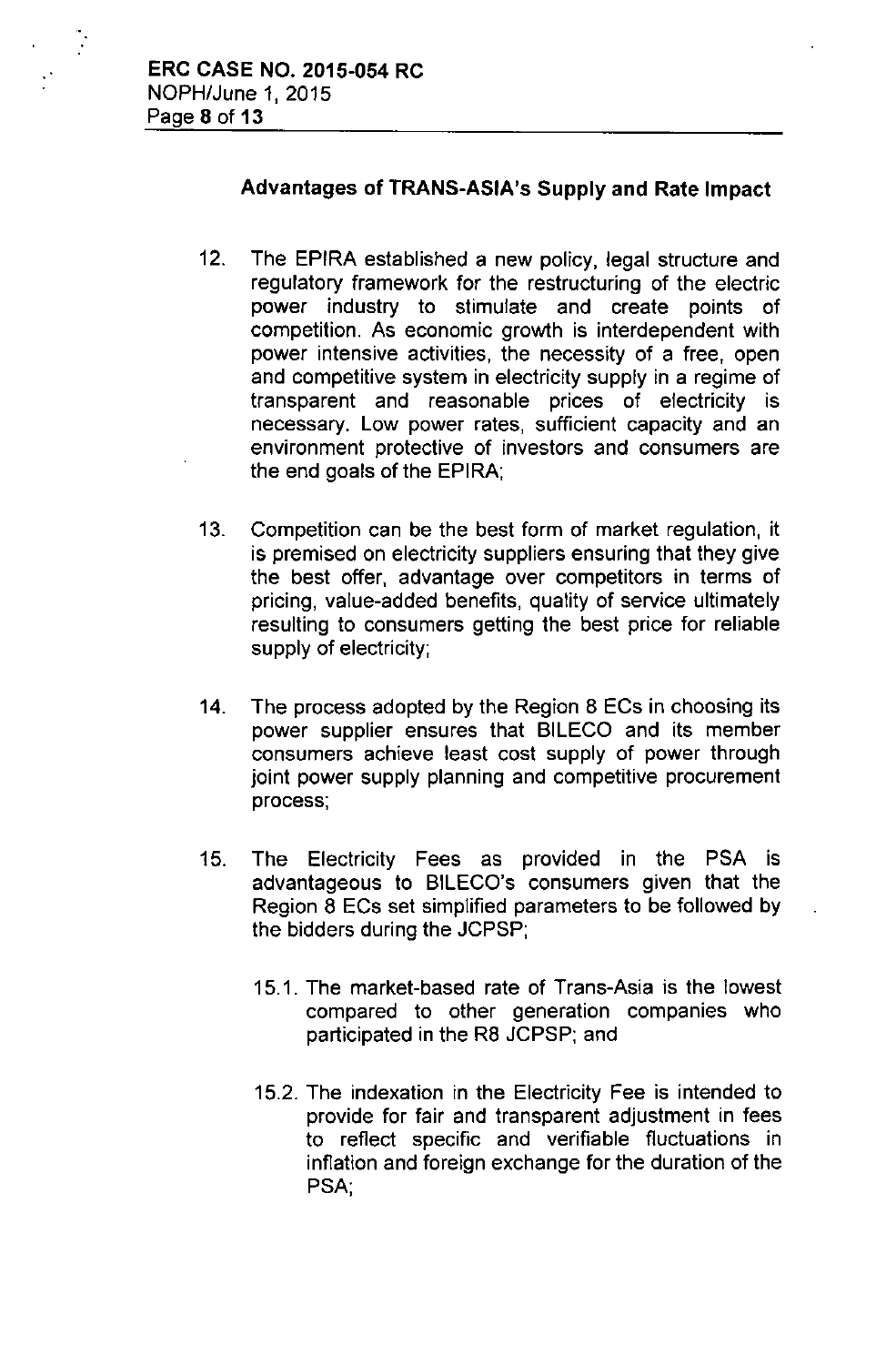# 16. BILECO has simulated and forecasted the effect of the inclusion of TRANS-ASiA's supply from the ULGPP:

# Simulation of Generation Mix Rate with TRANS-ASIA for the year 2015:

| <b>Supplier</b> | Forecasted    | Percent | 2015 Average | Weighted            |
|-----------------|---------------|---------|--------------|---------------------|
|                 | 2015 Quantity | Share   | Rate         | <b>Average Rate</b> |
|                 | (kWh)         |         | (PhP/kWh)    |                     |
|                 | 21,290,565.96 | 62.48%  | 4.8339       |                     |
| TRANS-ASIA      | 8,760,000.00  | 25.71%  | 5.5489       | 5.0616              |
| <b>WESM</b>     | 4,024,020.20  | 11.81%  | 5.2062       |                     |
| Total           | 34,074,586.17 | 100%    |              |                     |

#### Simulation of Generation Mix Rate without TRANS-ASIA for the year 2015:

| <b>Supplier</b>   | Forecasted    | Percent | 2015 Average | Weighted            |  |
|-------------------|---------------|---------|--------------|---------------------|--|
|                   | 2015 Quantity | Share   | Rate         | <b>Average Rate</b> |  |
|                   | (kWh)         |         | (PhP/kWh)    |                     |  |
|                   | 21,290,565.96 | 62.48%  | 4.8339       |                     |  |
| <b>TRANS-ASIA</b> | 0.00          |         |              |                     |  |
| <b>WESM</b>       | 12,784,020.20 | 37.52%  | 5.8362       | 5.2099              |  |
| Total             | 34,074,586.17 | 100%    |              |                     |  |

#### Generation Rate Impact: -0.1483

17. Clearly, entering into a PSA with TRANS-ASIA would significantly reduce BILECO's exposure to volatilities in the WESM considering and result to more stable electricity prices which will redound to the benefit of the member consumers;

## Allegations in Support of the Motion for Provisional Authority

18. The provisional approval of the instant Application, including the rate structure as embodied in the PSA, which will facilitate the timely implementation of the PSA, is imperative and warranted;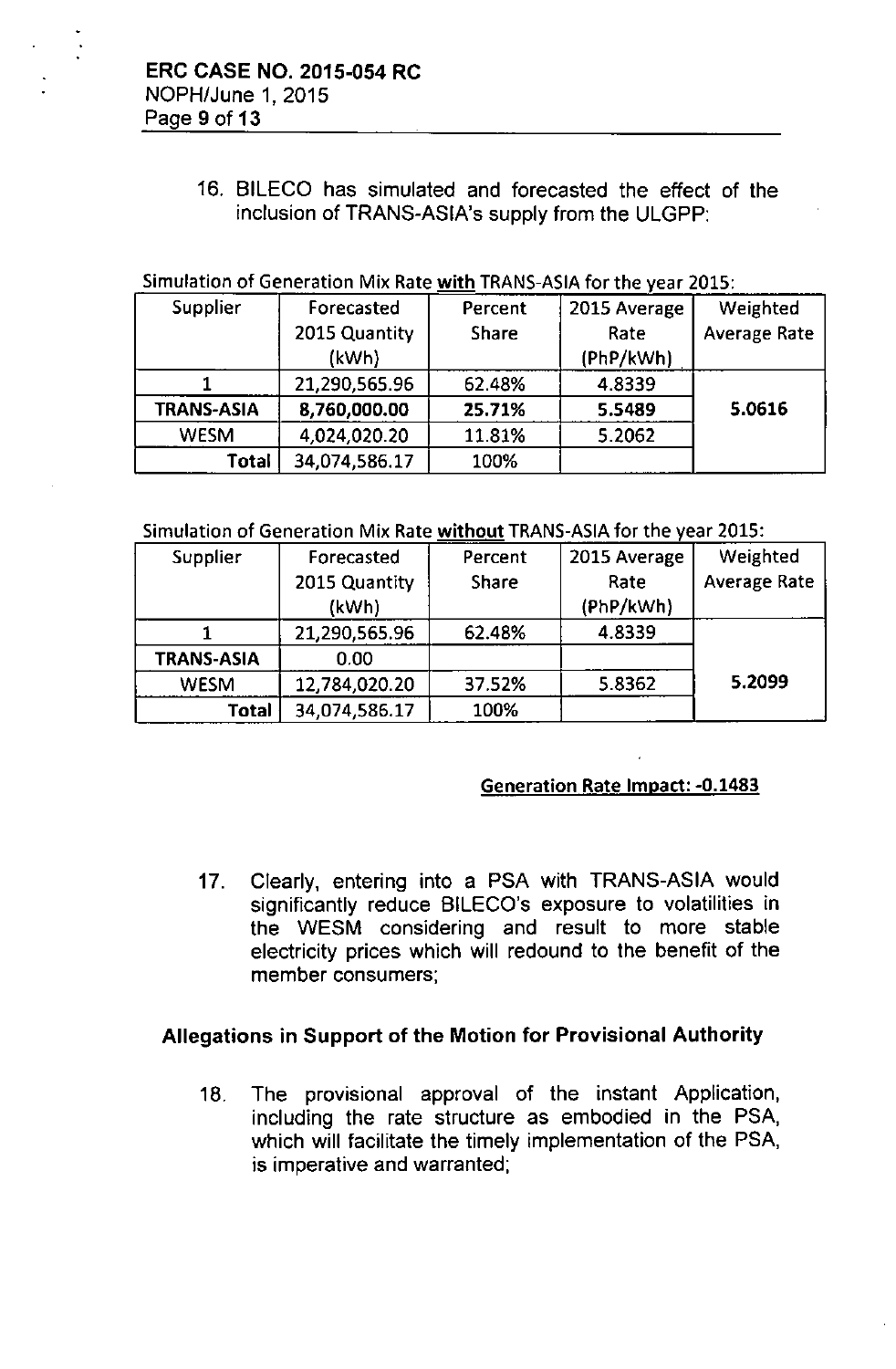- 19. It will facilitate TRANS ASIA's supply of additional capacity to BILECO at the soonest possible time;
	- 19.1. BILECO needs such additional capacity not only to address the shortage of its power supply, but also to secure a more stable, reliable and efficient source of power supply;
	- 19.2. Considering the continuous recovery efforts of the local government within BILECO's franchise area, the necessity of stable, continuous, reliable supply of electricity is imperative to ensure that rehabilitation plans brought about by the damage due to Typhoon Yolanda are not discontinued or impeded. More importantly, reliable, uninterrupted and continuous electric supply will sustain, alleviate and boost the economic, financial and social development in the area; and
	- 19.3. Further, the supply of energy by TRANS-ASIA constitutes 25.71% of BILECO's electricity requirements, pending hearing and in the absence of any provisional authority, BILECO, its memberconsumers and the local government will gravely suffer as there is uncertainty in the supply of electricity. Likewise, the provisional approval of the instant application will allow BILECO to avail of the advantages of low power cost. The additional capacity will not only address BILECO's needs but the ECs' power requirements;
- 20. Significantly, the immediate implementation of the PSA will benefit all the electricity consumers;
- 21. The provisional approval of the instant application at the rate structure as provided in the PSA is also necessary for TRANS-ASIA to allow it operate at sustainable and viable levels necessary for TRANS-ASIA to fully pay all its contractual obligations and costs under its IPPA Agreement with PSALM. It will also allow BILECO to charge and collect the respective electricity fees as provided in the PSA from its member consumers;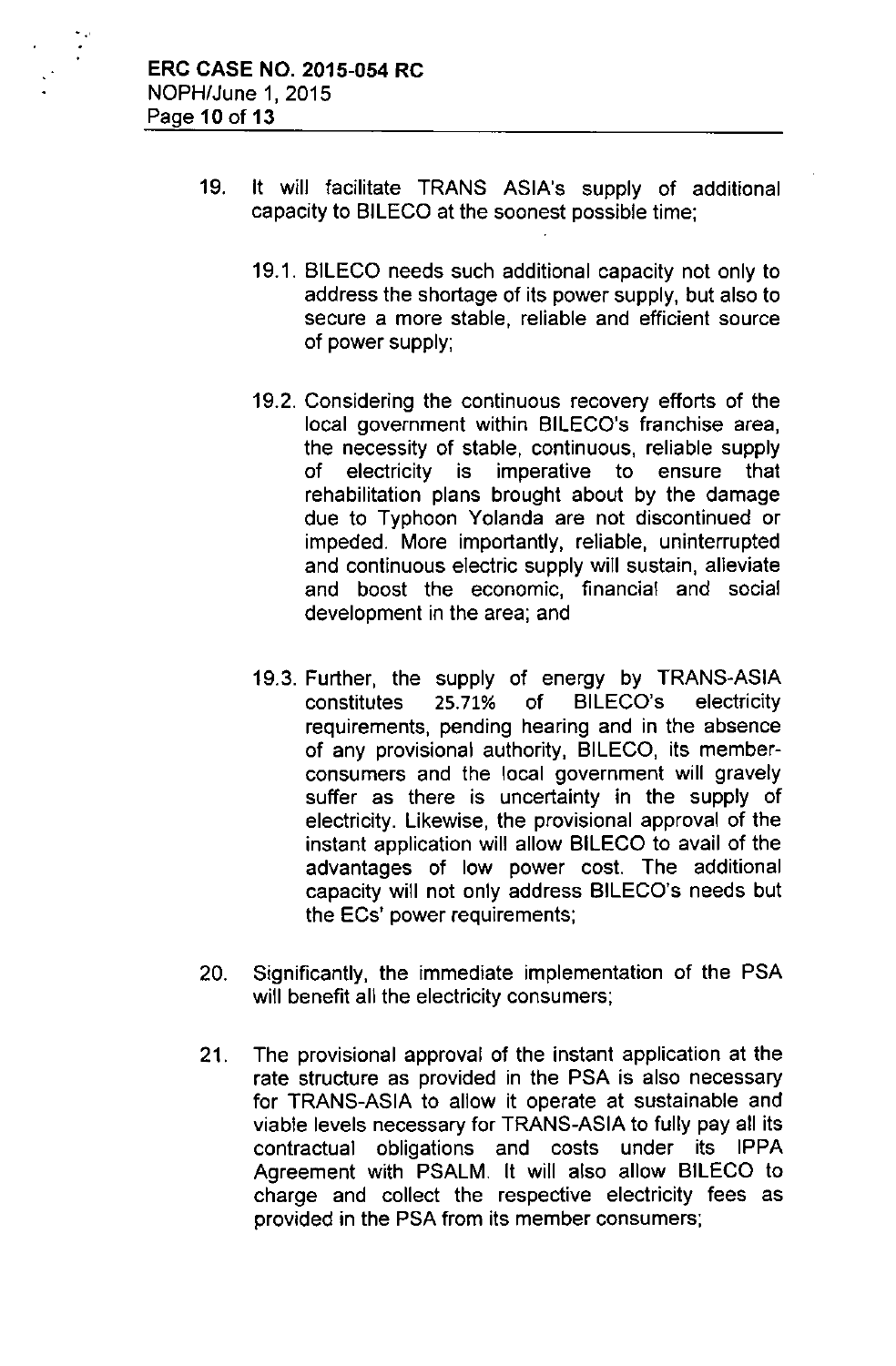22. They pray for the provisional approval of the instant application pursuant to Rule 14 of the Commission's Rules of Practice and Procedure;

## Allegations in Support of the Motion for Confidential Treatment of Annex "N"

- 23. Pursuant to Rule 4, Section 1 of the Rules of Practice and Procedure, they move for the confidential treatment of Annex "N" as they contain data, information, calculations, assumptions, formula which constitute trade secrets and which the TRANS-ASIA has the sole proprietary interest thereof. TRANS-ASIA will stand to be unduly prejudiced should it be disclosed to the public;
- 24. As ruled in *Air Philippines Corporation* vs. *Pennswel!, Inc ..'* a trade secret may consist of any formula, pattern, device or compilation of information that is used in one's business and gives the employer an opportunity to obtain an advantage over competitors who do not possess the information. It is indubitable that trade secrets constitute proprietary rights and jurisprudence has consistently acknowledged the private character of trade secrets;
- 25. They submitted one (1) copy of Annex "N" in a sealed envelope, with the envelope and each page thereof stamped with the word "Confidential"; and
- 26. They pray that the Commission:
	- a. Pending hearing, immediately issue an Order provisionally approving the PSA and authorizing the rate structure as embodied therein. Further, that such rate structure as applied be allowed retroactive implementation starting December 26, 2014 so as to authorize BILECO to pass on the full amount of the fees and charges under the PSA to its consumers;

**I GR No. 172835, December 19,** 2007.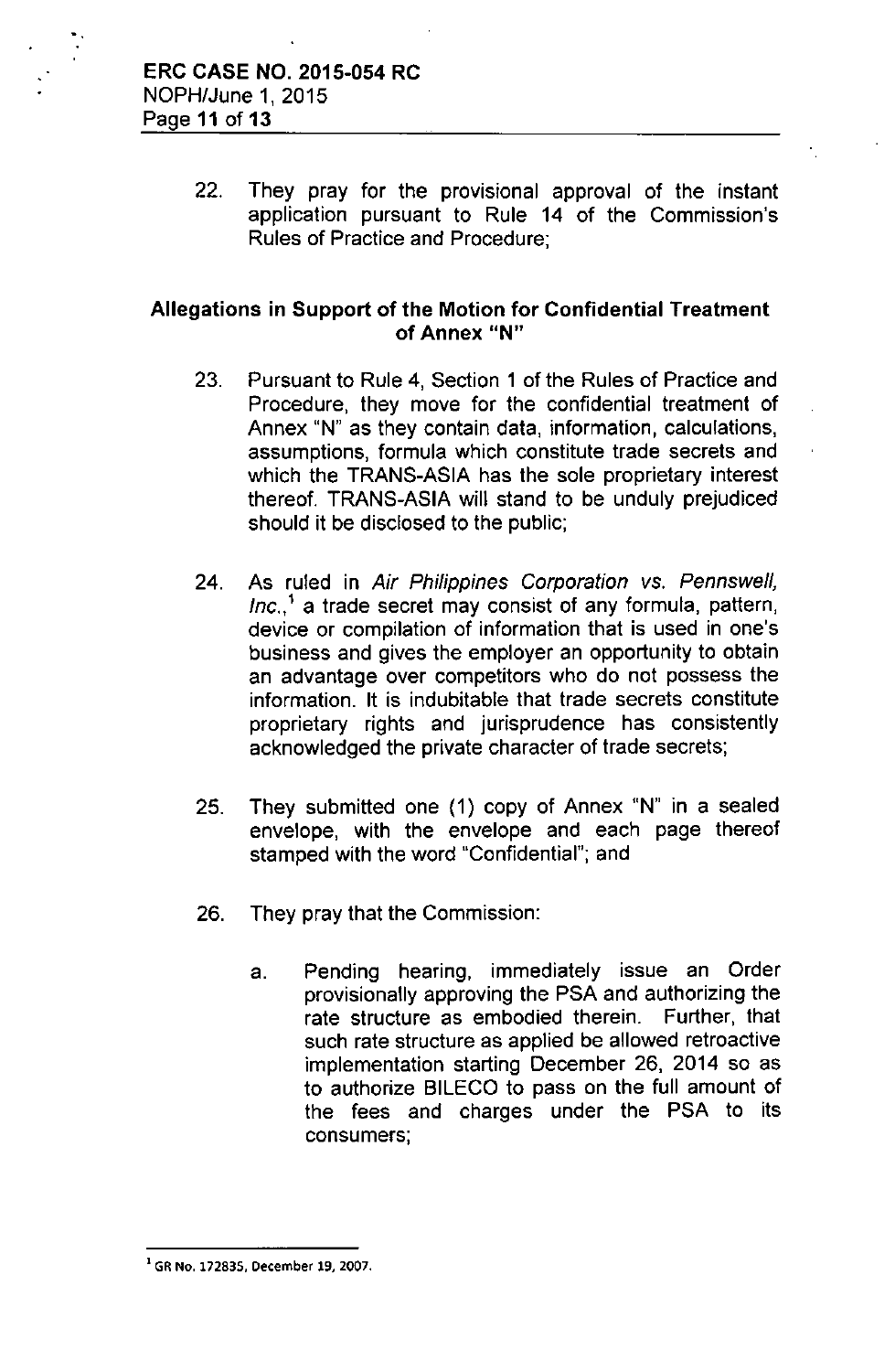•

- b. After due hearing, a final authority be issued authorizing the PSA including the rate structure as applied and finally approving retroactive implementation of the rate structure starting December 26, 2014 so as to authorize BILECO to pass on the full amount of the fees and charges under the PSA to its consumers; and
- c. An Order be issued granting the motion for confidential treatment of Annex "N", directing their non-disclosure pursuant to Rule 4 of the Rules of Procedure and prescribing the guidelines for the protection thereof.

The Commission has set the instant application for jurisdictional hearing, expository presentation, pre-trial conference and evidentiary hearing on the following dates and venues:

| Date                     | Venue                              | <b>Particulars</b>                |  |
|--------------------------|------------------------------------|-----------------------------------|--|
| 2015<br>30,<br>June      | <b>ERC Hearing Room,</b>           |                                   |  |
| (Tuesday)<br>two l<br>at | $15^{\text{th}}$<br>Floor, Pacific |                                   |  |
| in.<br>o'clock<br>the    | Center Building, San               | <b>Jurisdictional Hearing</b>     |  |
| (2:00)<br>afternoon      | Avenue,<br>Miguel                  |                                   |  |
| $P.M.$ )                 | Ortigas<br>Center,                 |                                   |  |
|                          | Pasig City                         |                                   |  |
| 31.<br>July<br>2015      | main<br><b>BILECO'S</b>            | Hearing<br>Jurisdictional         |  |
| (Friday)<br>at<br>nine   | Office Brgy. Caray-                | (Confirmation<br>οt               |  |
| o'clock<br>in<br>the     | caray, Naval, Biliran              | Jurisdictional                    |  |
| morning $(9:00 A.M.)$    |                                    | Expository<br>Compliance),        |  |
|                          |                                    | <b>Pre-Trial</b><br>Presentation, |  |
|                          |                                    | Conference<br>and                 |  |
|                          |                                    | <b>Evidentiary Hearing</b>        |  |

All persons who have an interest in the subject matter of the proceeding may become a party by filing, at least five (5) days prior to the initial hearing and subject to the requirements in the ERC's Rules of Practice and Procedure, a verified petition with the Commission giving the docket number and title of the proceeding and stating: (1) the petitioner's name and address; (2) the nature of petitioner's interest in the subject matter of the proceeding, and the way and manner in which such interest is affected by the issues involved in the proceeding; and (3) a statement of the relief desired.